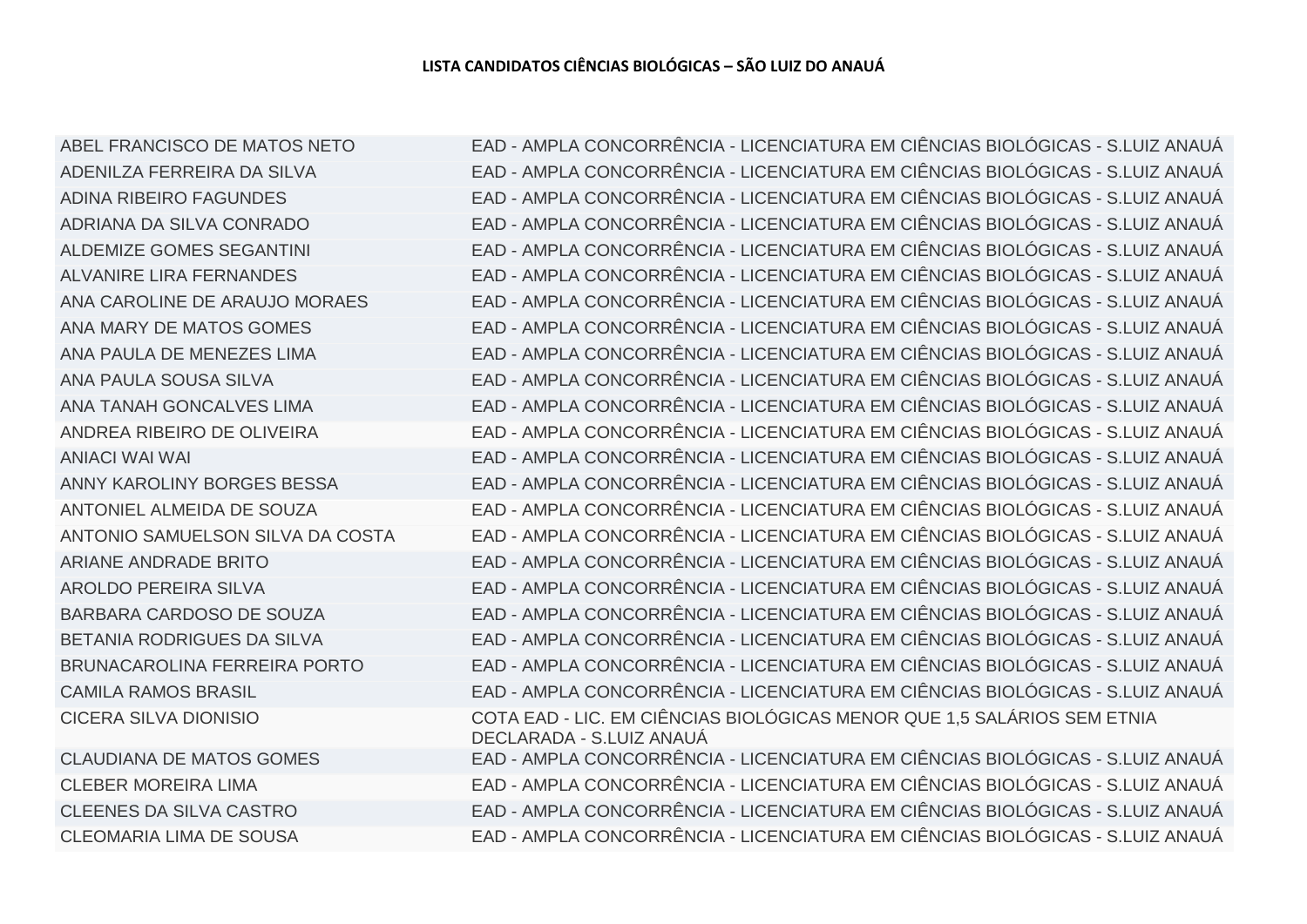| <b>CLEUSA BORGES BESSA</b>                 | EAD - AMPLA CONCORRÊNCIA - LICENCIATURA EM CIÊNCIAS BIOLÓGICAS - S.LUIZ ANAUÁ                         |
|--------------------------------------------|-------------------------------------------------------------------------------------------------------|
| DAIANA APARECIDA DA COSTA MACHADO          | EAD - AMPLA CONCORRÊNCIA - LICENCIATURA EM CIÊNCIAS BIOLÓGICAS - S.LUIZ ANAUÁ                         |
| DANIELE VIEIRA DA SILVA                    | EAD - AMPLA CONCORRÊNCIA - LICENCIATURA EM CIÊNCIAS BIOLÓGICAS - S.LUIZ ANAUÁ                         |
| DARLISSON OLIVEIRA DOS SANTOS              | EAD - AMPLA CONCORRÊNCIA - LICENCIATURA EM CIÊNCIAS BIOLÓGICAS - S.LUIZ ANAUÁ                         |
| DAVI ALVES DA SILVA JUNIOR                 | EAD - AMPLA CONCORRÊNCIA - LICENCIATURA EM CIÊNCIAS BIOLÓGICAS - S.LUIZ ANAUÁ                         |
| DAYANE BARROS DE SOUSA                     | EAD - AMPLA CONCORRÊNCIA - LICENCIATURA EM CIÊNCIAS BIOLÓGICAS - S.LUIZ ANAUÁ                         |
| DAYANE SILVA OLIVEIRA                      | EAD - AMPLA CONCORRÊNCIA - LICENCIATURA EM CIÊNCIAS BIOLÓGICAS - S.LUIZ ANAUÁ                         |
| DEBORA EMILLY BARBOSA DIAS                 | EAD - AMPLA CONCORRÊNCIA - LICENCIATURA EM CIÊNCIAS BIOLÓGICAS - S.LUIZ ANAUÁ                         |
| DEBORA VICTORIA VIEIRA DA SILVA            | EAD - AMPLA CONCORRÊNCIA - LICENCIATURA EM CIÊNCIAS BIOLÓGICAS - S.LUIZ ANAUÁ                         |
| DEUZENIRE LIRA FERNANDES                   | EAD - AMPLA CONCORRÊNCIA - LICENCIATURA EM CIÊNCIAS BIOLÓGICAS - S.LUIZ ANAUÁ                         |
| <b>DULCILEIA MENDES CARVALHO</b>           | EAD - AMPLA CONCORRÊNCIA - LICENCIATURA EM CIÊNCIAS BIOLÓGICAS - S.LUIZ ANAUÁ                         |
| DYENY ROCHA DA LUZ                         | EAD - AMPLA CONCORRÊNCIA - LICENCIATURA EM CIÊNCIAS BIOLÓGICAS - S.LUIZ ANAUÁ                         |
| <b>EDSON LIMA FRAZAO</b>                   | EAD - AMPLA CONCORRÊNCIA - LICENCIATURA EM CIÊNCIAS BIOLÓGICAS - S.LUIZ ANAUÁ                         |
| <b>ELDA COELHO XAVIER</b>                  | EAD - AMPLA CONCORRÊNCIA - LICENCIATURA EM CIÊNCIAS BIOLÓGICAS - S.LUIZ ANAUÁ                         |
| ELIENE CASTRO CORREIA                      | EAD - AMPLA CONCORRÊNCIA - LICENCIATURA EM CIÊNCIAS BIOLÓGICAS - S.LUIZ ANAUÁ                         |
| ELIETE EROTILDES DE SOUZA PENA FERREIRA    | EAD - AMPLA CONCORRÊNCIA - LICENCIATURA EM CIÊNCIAS BIOLÓGICAS - S.LUIZ ANAUÁ                         |
| ELITANIA SANTOS CAVALCANTE                 | EAD - AMPLA CONCORRÊNCIA - LICENCIATURA EM CIÊNCIAS BIOLÓGICAS - S.LUIZ ANAUÁ                         |
| ELIZIENNE SABRINY SILVA DE SOUZA           | EAD - AMPLA CONCORRÊNCIA - LICENCIATURA EM CIÊNCIAS BIOLÓGICAS - S.LUIZ ANAUÁ                         |
| <b>EMMILLY THAMAYLA ESMITT SILVA MATOS</b> | EAD - AMPLA CONCORRÊNCIA - LICENCIATURA EM CIÊNCIAS BIOLÓGICAS - S.LUIZ ANAUÁ                         |
| <b>ERINALDO LIMA FERREIRA</b>              | EAD - AMPLA CONCORRÊNCIA - LICENCIATURA EM CIÊNCIAS BIOLÓGICAS - S.LUIZ ANAUÁ                         |
| <b>FABIANA ALMEIDA BOTAN</b>               | COTA EAD - LIC. EM CIÊNCIAS BIOLÓGICAS MENOR QUE 1,5 SALÁRIOS, PRETO, PARDO E<br>ÍNDIO - S.LUIZ ANAUÁ |
| <b>FABIOLA BORER DOS SANTOS</b>            | EAD - AMPLA CONCORRÊNCIA - LICENCIATURA EM CIÊNCIAS BIOLÓGICAS - S.LUIZ ANAUÁ                         |
| <b>FAGNER DE MATOS GOMES</b>               | EAD - AMPLA CONCORRÊNCIA - LICENCIATURA EM CIÊNCIAS BIOLÓGICAS - S.LUIZ ANAUÁ                         |
| FERNANDA ANDRADE VALERIO                   | EAD - AMPLA CONCORRÊNCIA - LICENCIATURA EM CIÊNCIAS BIOLÓGICAS - S.LUIZ ANAUÁ                         |
| FRANCIVAN ROCHA PACHECO                    | EAD - AMPLA CONCORRÊNCIA - LICENCIATURA EM CIÊNCIAS BIOLÓGICAS - S.LUIZ ANAUÁ                         |
| GABRIEL DA CONCEICAO CARVALHO              | EAD - AMPLA CONCORRÊNCIA - LICENCIATURA EM CIÊNCIAS BIOLÓGICAS - S.LUIZ ANAUÁ                         |
| <b>GEDEON BARBOSA DE OLIVEIRA</b>          | EAD - AMPLA CONCORRÊNCIA - LICENCIATURA EM CIÊNCIAS BIOLÓGICAS - S.LUIZ ANAUÁ                         |
| <b>GESSICA ALMEIDA DE SOUSA</b>            | COTA EAD - LIC. EM CIÊNCIAS BIOLÓGICAS MENOR QUE 1,5 SALÁRIOS, PRETO, PARDO E<br>ÍNDIO - S.LUIZ ANAUÁ |
| <b>GESSICA ALMEIDA DE SOUSA</b>            | EAD - AMPLA CONCORRÊNCIA - LICENCIATURA EM CIÊNCIAS BIOLÓGICAS - S.LUIZ ANAUÁ                         |
| <b>GILMAR RODRIGUES DA SILVA</b>           | EAD - AMPLA CONCORRÊNCIA - LICENCIATURA EM CIÊNCIAS BIOLÓGICAS - S.LUIZ ANAUÁ                         |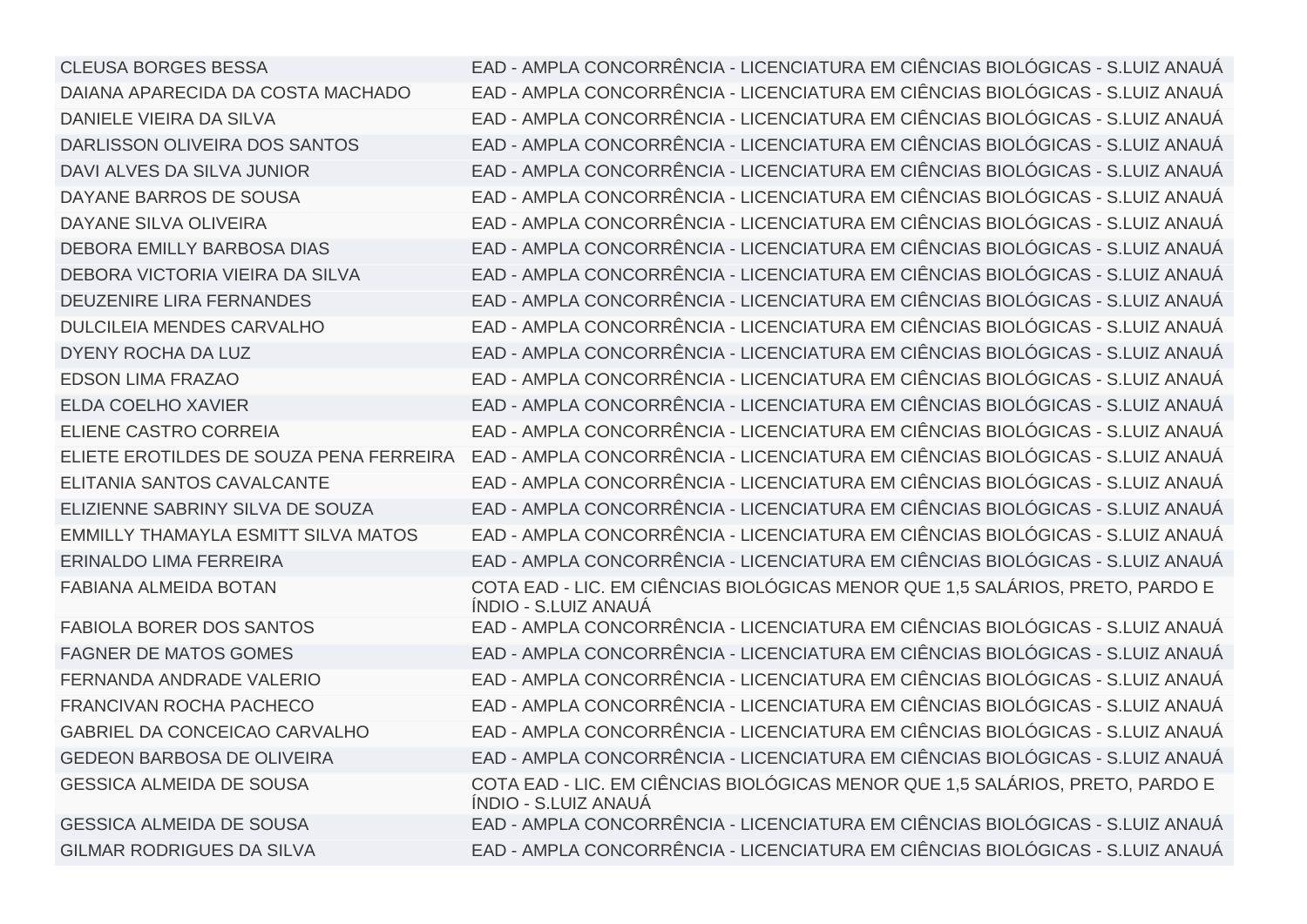GLEICINETE LIRA FERNANDES EAD - AMPLA CONCORRÊNCIA - LICENCIATURA EM CIÊNCIAS BIOLÓGICAS - S.LUIZ ANAUÁ HALINE EVILIM DE SOUZA LIMA EAD - AMPLA CONCORRÊNCIA - LICENCIATURA EM CIÊNCIAS BIOLÓGICAS - S.LUIZ ANAUÁ HAUANA INGRID LIMA DE SOUSA EAD - AMPLA CONCORRÊNCIA - LICENCIATURA EM CIÊNCIAS BIOLÓGICAS - S.LUIZ ANAUÁ HENRIQUE DE SOUSA BARROS EAD - AMPLA CONCORRÊNCIA - LICENCIATURA EM CIÊNCIAS BIOLÓGICAS - S.LUIZ ANAUÁ IOLANDA FERNANDES DA SILVA EAD - AMPLA CONCORRÊNCIA - LICENCIATURA EM CIÊNCIAS BIOLÓGICAS - S.LUIZ ANAUÁ IOMAR ARAUJO DUARTE EAD - AMPLA CONCORRÊNCIA - LICENCIATURA EM CIÊNCIAS BIOLÓGICAS - S.LUIZ ANAUÁ IRACIELE LIMA SOUZA EAD - AMPLA CONCORRÊNCIA - LICENCIATURA EM CIÊNCIAS BIOLÓGICAS - S.LUIZ ANAUÁ IRAETE ALVES DA SILVA EAD - AMPLA CONCORRÊNCIA - LICENCIATURA EM CIÊNCIAS BIOLÓGICAS - S.LUIZ ANAUÁ JACIRENE LIRA BARBOSA EAD - AMPLA CONCORRÊNCIA - LICENCIATURA EM CIÊNCIAS BIOLÓGICAS - S.LUIZ ANAUÁ JAILMA RODRIGUES DA SILVA EAD - AMPLA CONCORRÊNCIA - LICENCIATURA EM CIÊNCIAS BIOLÓGICAS - S.LUIZ ANAUÁ JAMES MOREIRA BATISTA EAD - AMPLA CONCORRÊNCIA - LICENCIATURA EM CIÊNCIAS BIOLÓGICAS - S.LUIZ ANAUÁ JANE RODRIGUES CORREIA EAD - AMPLA CONCORRÊNCIA - LICENCIATURA EM CIÊNCIAS BIOLÓGICAS - S.LUIZ ANAUÁ JHONNY TAVARES DOS SANTOS EAD - AMPLA CONCORRÊNCIA - LICENCIATURA EM CIÊNCIAS BIOLÓGICAS - S.LUIZ ANAUÁ JOELMA SILVA PAIVA EAD - AMPLA CONCORRÊNCIA - LICENCIATURA EM CIÊNCIAS BIOLÓGICAS - S.LUIZ ANAUÁ JOSIANE DA SILVA LIMA EAD - AMPLA CONCORRÊNCIA - LICENCIATURA EM CIÊNCIAS BIOLÓGICAS - S.LUIZ ANAUÁ JOSIANE FERRAZ DE LIMA CONCEICAO EAD - AMPLA CONCORRÊNCIA - LICENCIATURA EM CIÊNCIAS BIOLÓGICAS - S.LUIZ ANAUÁ JOSILENE IRENE DA SILVA EAD - AMPLA CONCORRÊNCIA - LICENCIATURA EM CIÊNCIAS BIOLÓGICAS - S.LUIZ ANAUÁ JOSINALDA IRENE DA SILVA SALAZAR EAD - AMPLA CONCORRÊNCIA - LICENCIATURA EM CIÊNCIAS BIOLÓGICAS - S.LUIZ ANAUÁ JOSIVAN LEITAO NUNES EAD - AMPLA CONCORRÊNCIA - LICENCIATURA EM CIÊNCIAS BIOLÓGICAS - S.LUIZ ANAUÁ JOSSILEUSON ALVES LIMA EAD - AMPLA CONCORRÊNCIA - LICENCIATURA EM CIÊNCIAS BIOLÓGICAS - S.LUIZ ANAUÁ JULIANA PEREIRA DOS SANTOS EAD - AMPLA CONCORRÊNCIA - LICENCIATURA EM CIÊNCIAS BIOLÓGICAS - S.LUIZ ANAUÁ KALLINE RIBEIRO LIMA COTA EAD - LIC. EM CIÊNCIAS BIOLÓGICAS MENOR QUE 1,5 SALÁRIOS, PRETO, PARDO E ÍNDIO - S.LUIZ ANAUÁ KARINE MOTA DA SILVA EAD - AMPLA CONCORRÊNCIA - LICENCIATURA EM CIÊNCIAS BIOLÓGICAS - S.LUIZ ANAUÁ KELE CARLOS DE CARVALHO EAD - AMPLA CONCORRÊNCIA - LICENCIATURA EM CIÊNCIAS BIOLÓGICAS - S.LUIZ ANAUÁ KENIA CRISTIANI VARERIO ROCHA EAD - AMPLA CONCORRÊNCIA - LICENCIATURA EM CIÊNCIAS BIOLÓGICAS - S.LUIZ ANAUÁ KESIANE DIONISIO NASCIMENTO COTA EAD - LIC. EM CIÊNCIAS BIOLÓGICAS MENOR QUE 1,5 SALÁRIOS SEM ETNIA DECLARADA - S.LUIZ ANAUÁ KLETLEN ARAUJO OLIVEIRA EAD - AMPLA CONCORRÊNCIA - LICENCIATURA EM CIÊNCIAS BIOLÓGICAS - S.LUIZ ANAUÁ LANDICEIA MONTEIRO OLIVEIRA EAD - AMPLA CONCORRÊNCIA - LICENCIATURA EM CIÊNCIAS BIOLÓGICAS - S.LUIZ ANAUÁ LARISSA LAYANE VERAS FERNANDES EAD - AMPLA CONCORRÊNCIA - LICENCIATURA EM CIÊNCIAS BIOLÓGICAS - S.LUIZ ANAUÁ LAUENDRA BRUM DE SOUSA COTA EAD - LIC. EM CIÊNCIAS BIOLÓGICAS MENOR QUE 1,5 SALÁRIOS SEM ETNIA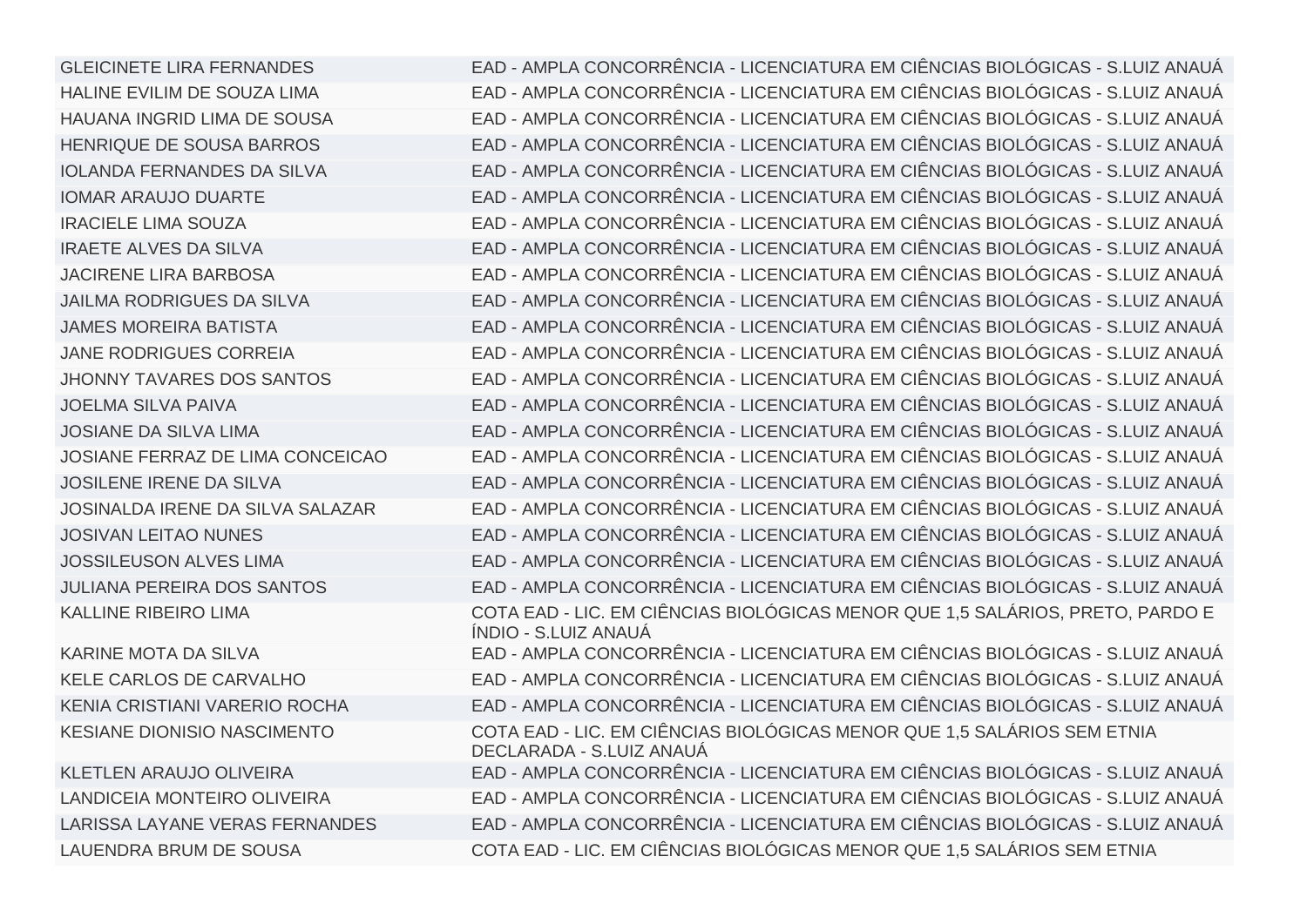|                                     | DECLARADA - S.LUIZ ANAUÁ                                                                              |
|-------------------------------------|-------------------------------------------------------------------------------------------------------|
| LEANDRO DE OLIVEIRA ARAUJO          | EAD - AMPLA CONCORRÊNCIA - LICENCIATURA EM CIÊNCIAS BIOLÓGICAS - S.LUIZ ANAUÁ                         |
| <b>LELIANE DA SILVA SOUZA</b>       | EAD - AMPLA CONCORRÊNCIA - LICENCIATURA EM CIÊNCIAS BIOLÓGICAS - S.LUIZ ANAUÁ                         |
| <b>LENI FLORIANO DA SILVA</b>       | EAD - AMPLA CONCORRÊNCIA - LICENCIATURA EM CIÊNCIAS BIOLÓGICAS - S.LUIZ ANAUÁ                         |
| <b>LEONARDO DIAS COSTA</b>          | EAD - AMPLA CONCORRÊNCIA - LICENCIATURA EM CIÊNCIAS BIOLÓGICAS - S.LUIZ ANAUÁ                         |
| <b>LIVIA LIMA SILVA</b>             | EAD - AMPLA CONCORRÊNCIA - LICENCIATURA EM CIÊNCIAS BIOLÓGICAS - S.LUIZ ANAUÁ                         |
| <b>LIVIA SOUZA FERREIRA</b>         | EAD - AMPLA CONCORRÊNCIA - LICENCIATURA EM CIÊNCIAS BIOLÓGICAS - S.LUIZ ANAUÁ                         |
| LOYSLENE DE ALCANTARA FERREIRA      | EAD - AMPLA CONCORRÊNCIA - LICENCIATURA EM CIÊNCIAS BIOLÓGICAS - S.LUIZ ANAUÁ                         |
| LUANY ARAUJO DE SOUSA ALVES         | EAD - AMPLA CONCORRÊNCIA - LICENCIATURA EM CIÊNCIAS BIOLÓGICAS - S.LUIZ ANAUÁ                         |
| LUCAS DA SILVA LIMA                 | EAD - AMPLA CONCORRÊNCIA - LICENCIATURA EM CIÊNCIAS BIOLÓGICAS - S.LUIZ ANAUÁ                         |
| <b>LUCIENE RAMOS FERREIRA</b>       | EAD - AMPLA CONCORRÊNCIA - LICENCIATURA EM CIÊNCIAS BIOLÓGICAS - S.LUIZ ANAUÁ                         |
| <b>LUZIANE SOUSA LIMA</b>           | EAD - AMPLA CONCORRÊNCIA - LICENCIATURA EM CIÊNCIAS BIOLÓGICAS - S.LUIZ ANAUÁ                         |
| <b>MARCELA OLIVEIRA AMARAL</b>      | EAD - AMPLA CONCORRÊNCIA - LICENCIATURA EM CIÊNCIAS BIOLÓGICAS - S.LUIZ ANAUÁ                         |
| MARCIA MARIA DE OLIVEIRA ANDRADE    | EAD - AMPLA CONCORRÊNCIA - LICENCIATURA EM CIÊNCIAS BIOLÓGICAS - S.LUIZ ANAUÁ                         |
| <b>MARCIA SILVA OLIVEIRA</b>        | EAD - AMPLA CONCORRÊNCIA - LICENCIATURA EM CIÊNCIAS BIOLÓGICAS - S.LUIZ ANAUÁ                         |
| <b>MARCIO ROBERTO DE ANDRADE</b>    | EAD - AMPLA CONCORRÊNCIA - LICENCIATURA EM CIÊNCIAS BIOLÓGICAS - S.LUIZ ANAUÁ                         |
| <b>MARCOS CUNHA CECCON</b>          | EAD - AMPLA CONCORRÊNCIA - LICENCIATURA EM CIÊNCIAS BIOLÓGICAS - S.LUIZ ANAUÁ                         |
| <b>MARCOS VINICIUS ARAUJO PINTO</b> | EAD - AMPLA CONCORRÊNCIA - LICENCIATURA EM CIÊNCIAS BIOLÓGICAS - S.LUIZ ANAUÁ                         |
| MARIA CLEUZA DE SOUZA SILVA         | EAD - AMPLA CONCORRÊNCIA - LICENCIATURA EM CIÊNCIAS BIOLÓGICAS - S.LUIZ ANAUÁ                         |
| MARIA DO CARMO DA SILVA             | COTA EAD - LIC. EM CIÊNCIAS BIOLÓGICAS MENOR QUE 1,5 SALÁRIOS SEM ETNIA<br>DECLARADA - S.LUIZ ANAUÁ   |
| <b>MARIA LUCIA SILVA OLIVEIRA</b>   | EAD - AMPLA CONCORRÊNCIA - LICENCIATURA EM CIÊNCIAS BIOLÓGICAS - S.LUIZ ANAUÁ                         |
| <b>MARILENE DOS SANTOS CATAO</b>    | EAD - AMPLA CONCORRÊNCIA - LICENCIATURA EM CIÊNCIAS BIOLÓGICAS - S.LUIZ ANAUÁ                         |
| <b>MARINA DANTAS DOS SANTOS</b>     | EAD - AMPLA CONCORRÊNCIA - LICENCIATURA EM CIÊNCIAS BIOLÓGICAS - S.LUIZ ANAUÁ                         |
| <b>MARINES DANTAS DOS SANTOS</b>    | EAD - AMPLA CONCORRÊNCIA - LICENCIATURA EM CIÊNCIAS BIOLÓGICAS - S.LUIZ ANAUÁ                         |
| MARIZETH DE MESQUITA RODRIGUES      | EAD - AMPLA CONCORRÊNCIA - LICENCIATURA EM CIÊNCIAS BIOLÓGICAS - S.LUIZ ANAUÁ                         |
| <b>MARIZE VALERIO DA ROCHA</b>      | EAD - AMPLA CONCORRÊNCIA - LICENCIATURA EM CIÊNCIAS BIOLÓGICAS - S.LUIZ ANAUÁ                         |
| MARLENE BRANDT DE OLIVEIRA          | EAD - AMPLA CONCORRÊNCIA - LICENCIATURA EM CIÊNCIAS BIOLÓGICAS - S.LUIZ ANAUÁ                         |
| MICHELLY PAIVA DO CARMO             | EAD - AMPLA CONCORRÊNCIA - LICENCIATURA EM CIÊNCIAS BIOLÓGICAS - S.LUIZ ANAUÁ                         |
| <b>MICHELY RODRIGUES VIEIRA</b>     | COTA EAD - LIC. EM CIÊNCIAS BIOLÓGICAS MENOR QUE 1,5 SALÁRIOS, PRETO, PARDO E<br>ÍNDIO - S.LUIZ ANAUÁ |
| MICHERLEM DOS SANTOS SILVA          | EAD - AMPLA CONCORRÊNCIA - LICENCIATURA EM CIÊNCIAS BIOLÓGICAS - S.LUIZ ANAUÁ                         |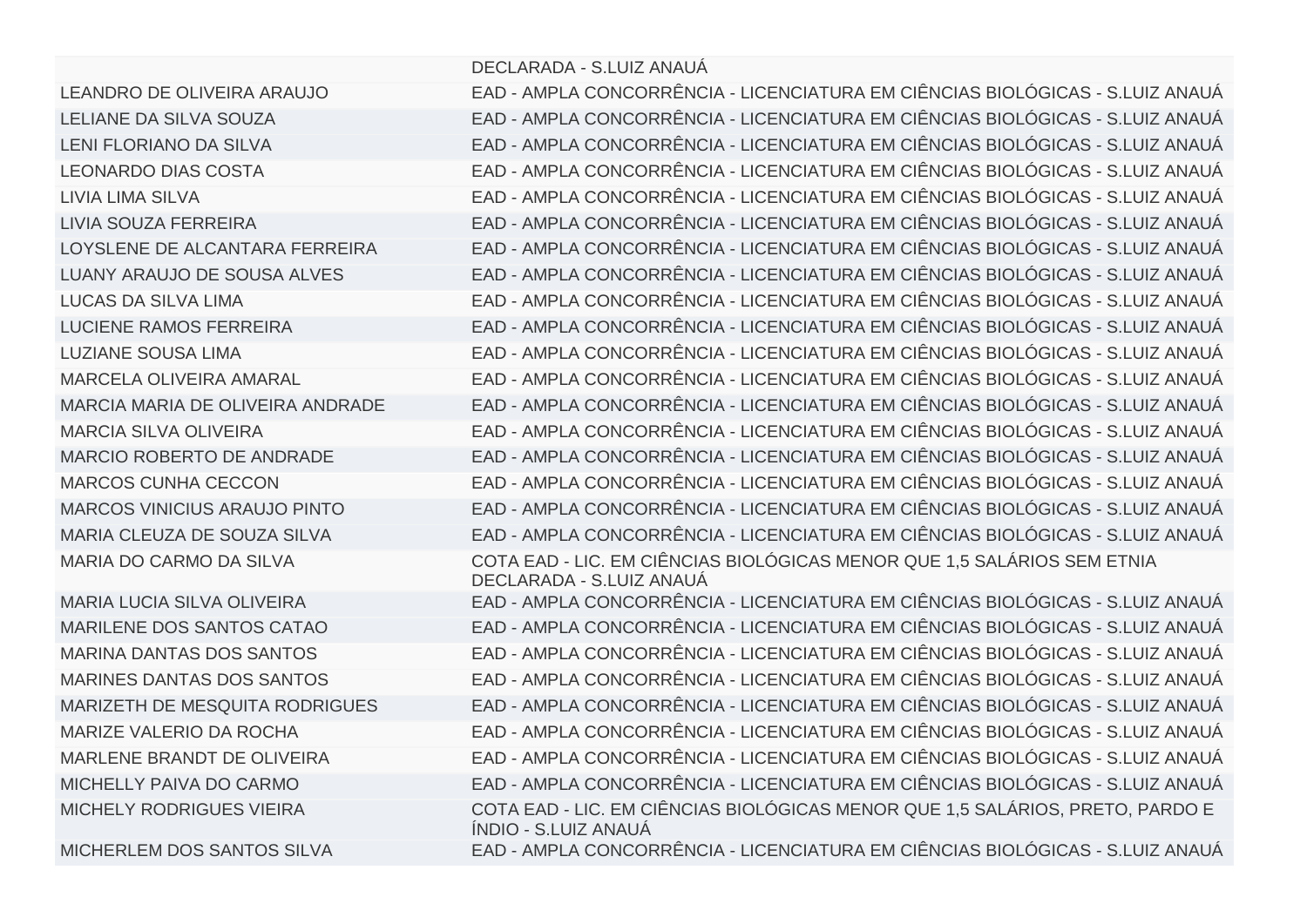| NARJARA JANEI BEZERRA PONTES QUEIROZ | EAD - AMPLA CONCORRÊNCIA - LICENCIATURA EM CIÊNCIAS BIOLÓGICAS - S.LUIZ ANAUÁ                         |
|--------------------------------------|-------------------------------------------------------------------------------------------------------|
| NATALIA RODRIGUES VIEIRA             | COTA EAD - LIC. EM CIÊNCIAS BIOLÓGICAS MENOR QUE 1,5 SALÁRIOS, PRETO, PARDO E<br>ÍNDIO - S.LUIZ ANAUÁ |
| NAYANY CAMILA BEZERRA PONTES         | EAD - AMPLA CONCORRÊNCIA - LICENCIATURA EM CIÊNCIAS BIOLÓGICAS - S.LUIZ ANAUÁ                         |
| NAYARA BARROS LIMA                   | EAD - AMPLA CONCORRÊNCIA - LICENCIATURA EM CIÊNCIAS BIOLÓGICAS - S.LUIZ ANAUÁ                         |
| OLENIR LEITE DE OLIVEIRA             | EAD - AMPLA CONCORRÊNCIA - LICENCIATURA EM CIÊNCIAS BIOLÓGICAS - S.LUIZ ANAUÁ                         |
| <b>PAULA FLORINTINO</b>              | EAD - AMPLA CONCORRÊNCIA - LICENCIATURA EM CIÊNCIAS BIOLÓGICAS - S.LUIZ ANAUÁ                         |
| PAULO DERICK GONSALVES TEIXEIRA      | EAD - AMPLA CONCORRÊNCIA - LICENCIATURA EM CIÊNCIAS BIOLÓGICAS - S.LUIZ ANAUÁ                         |
| RAFAEL LOPES DA SILVA                | EAD - AMPLA CONCORRÊNCIA - LICENCIATURA EM CIÊNCIAS BIOLÓGICAS - S.LUIZ ANAUÁ                         |
| RAIMUNDO SILVA OLIVEIRA              | EAD - AMPLA CONCORRÊNCIA - LICENCIATURA EM CIÊNCIAS BIOLÓGICAS - S.LUIZ ANAUÁ                         |
| RAISSA ROSANA FERREIRA MORAES        | EAD - AMPLA CONCORRÊNCIA - LICENCIATURA EM CIÊNCIAS BIOLÓGICAS - S.LUIZ ANAUÁ                         |
| REIGIANE DOS SANTOS BANDEIRA         | EAD - AMPLA CONCORRÊNCIA - LICENCIATURA EM CIÊNCIAS BIOLÓGICAS - S.LUIZ ANAUÁ                         |
| REJANE DE SOUSA PINTO                | EAD - AMPLA CONCORRÊNCIA - LICENCIATURA EM CIÊNCIAS BIOLÓGICAS - S.LUIZ ANAUÁ                         |
| ROBSON SILVEIRA PINHO                | COTA EAD - LIC. EM CIÊNCIAS BIOLÓGICAS MAIOR QUE 1,5 SALÁRIOS, PRETO, PARDO E<br>ÍNDIO - S.LUIZ ANAUÁ |
| RONEI DA SILVA ALMEIDA               | COTA EAD - LIC. EM CIÊNCIAS BIOLÓGICAS MENOR QUE 1,5 SALÁRIOS, PRETO, PARDO E<br>ÍNDIO - S.LUIZ ANAUÁ |
| ROSANGELA CESCONETO                  | EAD - AMPLA CONCORRÊNCIA - LICENCIATURA EM CIÊNCIAS BIOLÓGICAS - S.LUIZ ANAUÁ                         |
| ROSELI ALENCAR DA SILVA              | EAD - AMPLA CONCORRÊNCIA - LICENCIATURA EM CIÊNCIAS BIOLÓGICAS - S.LUIZ ANAUÁ                         |
| ROSELI DA SILVA SOUSA                | EAD - AMPLA CONCORRÊNCIA - LICENCIATURA EM CIÊNCIAS BIOLÓGICAS - S.LUIZ ANAUÁ                         |
| ROSILENE ARAUJO DOS SANTOS           | COTA EAD - LIC. EM CIÊNCIAS BIOLÓGICAS MENOR QUE 1,5 SALÁRIOS, PRETO, PARDO E<br>ÍNDIO - S.LUIZ ANAUÁ |
| <b>RUBENS LEITAO SILVA</b>           | EAD - AMPLA CONCORRÊNCIA - LICENCIATURA EM CIÊNCIAS BIOLÓGICAS - S.LUIZ ANAUÁ                         |
| RYAN DE SOUZA AMORIM                 | EAD - AMPLA CONCORRÊNCIA - LICENCIATURA EM CIÊNCIAS BIOLÓGICAS - S.LUIZ ANAUÁ                         |
| <b>SAMARA BEZERRA MARQUES</b>        | EAD - AMPLA CONCORRÊNCIA - LICENCIATURA EM CIÊNCIAS BIOLÓGICAS - S.LUIZ ANAUÁ                         |
| <b>SERGIO GONCALVES LOPES</b>        | EAD - AMPLA CONCORRÊNCIA - LICENCIATURA EM CIÊNCIAS BIOLÓGICAS - S.LUIZ ANAUÁ                         |
| SILMARA DA SILVA ALVES               | EAD - AMPLA CONCORRÊNCIA - LICENCIATURA EM CIÊNCIAS BIOLÓGICAS - S.LUIZ ANAUÁ                         |
| SILVIA BARBOSA SOUZA                 | EAD - AMPLA CONCORRÊNCIA - LICENCIATURA EM CIÊNCIAS BIOLÓGICAS - S.LUIZ ANAUÁ                         |
| <b>SIMONE MENDES COSTA</b>           | EAD - AMPLA CONCORRÊNCIA - LICENCIATURA EM CIÊNCIAS BIOLÓGICAS - S.LUIZ ANAUÁ                         |
| SOLANGE DE AGUIAR INOCENCO           | EAD - AMPLA CONCORRÊNCIA - LICENCIATURA EM CIÊNCIAS BIOLÓGICAS - S.LUIZ ANAUÁ                         |
| <b>SULANETE RODRIGUES VIEIRA</b>     | COTA EAD - LIC. EM CIÊNCIAS BIOLÓGICAS MENOR QUE 1,5 SALÁRIOS, PRETO, PARDO E<br>ÍNDIO - S.LUIZ ANAUÁ |
| <b>TAINARA DOS SANTOS MESQUITA</b>   | EAD - AMPLA CONCORRÊNCIA - LICENCIATURA EM CIÊNCIAS BIOLÓGICAS - S.LUIZ ANAUÁ                         |